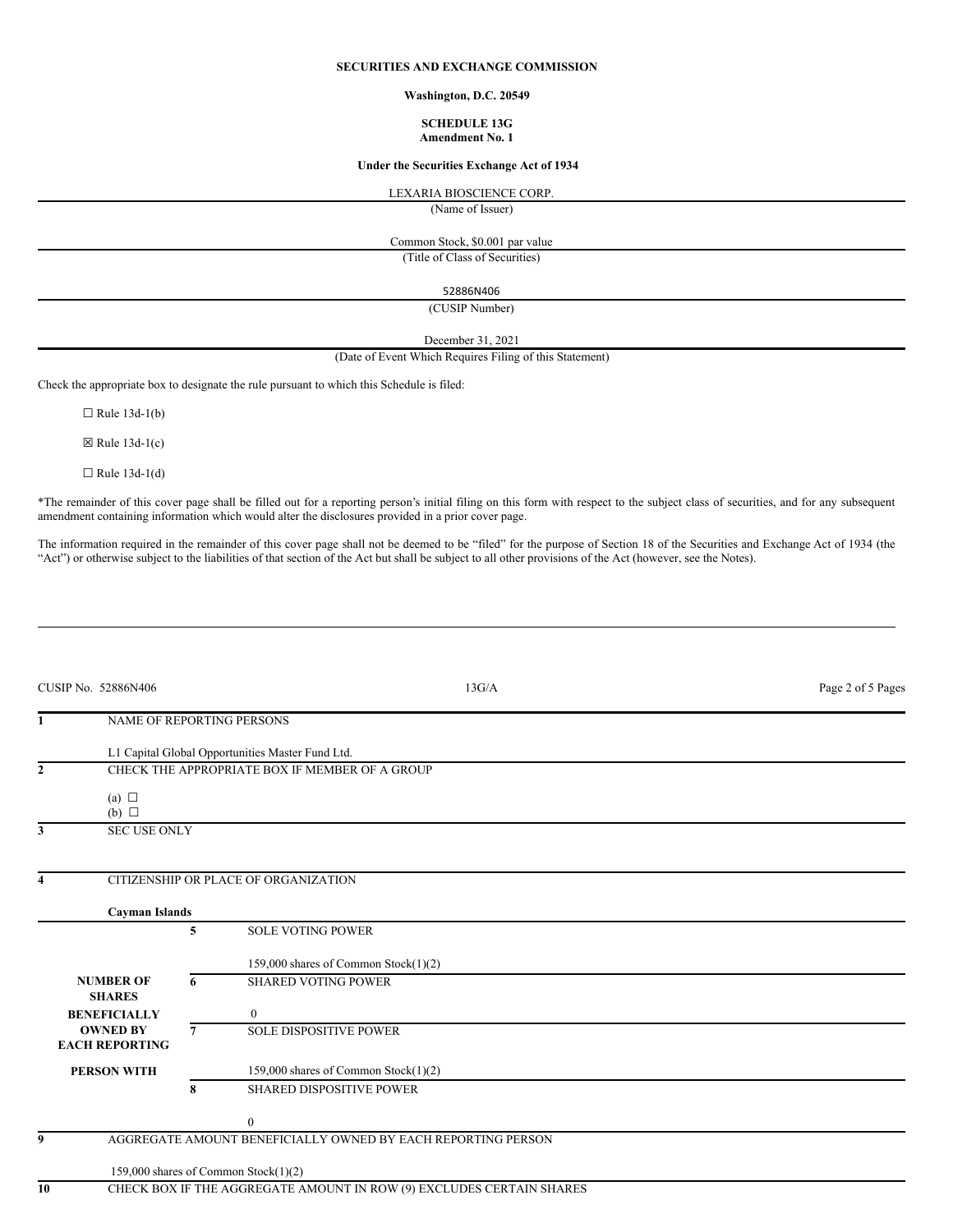|    | PERCENT OF CLASS REPRESENTED BY AMOUNT IN ROW (9) |  |  |  |  |  |
|----|---------------------------------------------------|--|--|--|--|--|
|    |                                                   |  |  |  |  |  |
|    | $2.6\%(3)$                                        |  |  |  |  |  |
| 12 | TYPE OF REPORTING PERSON                          |  |  |  |  |  |
|    |                                                   |  |  |  |  |  |
|    |                                                   |  |  |  |  |  |

(1) The reporting person owns 159,000 shares of Common Stock comprised of (i) 125,667 shares of common stock issuable upon exercise of a Common Stock Purchase Warrant issued on December 31, 2020 and (ii) 33,333 shares of Common Stock issuable upon exercise of a Common Stock Purchase Warrant issued on May 4, 2020.

(2) David Feldman and Joel Arber are both the directors of L1 Capital Global Opportunities Master Fund Ltd. As such they each individually have sole dispositive and voting power.

(3) The reporting person has not acquired the securities with any purpose, or with the effect, of changing or influencing the control of the Issuer, or in connection with or as a participant in any transaction having that purpose or effect, including any transaction subject to Rule 13d-3(b), other than activities solely in connection with a nomination under Rule 14a-11.

| CUSIP No.<br>52886N406 | 13G/A | Page 3 of 5 Pages |
|------------------------|-------|-------------------|
|                        |       |                   |

## **Item 1. Security and Issuer.**

## **(a) Name of Issuer:**

LEXARIA BIOSCIENCE CORP.

### **(b) Address of Issuer:**

100 – 740 McCurdy Road, Kelowna, BC Canada V1X 2P7

### **Item 2. Identity and Background.**

# **(a) Name of Person Filing:**

L1 Capital Global Opportunities Master Fund, Ltd.

## **(b) Address of Principal Business Office or, if none, Residence:**

161A Shedden Road, 1 Artillery Court PO Box 10085 Grand Cayman, Cayman Islands KY1-1001

### **(c) Citizenship or Place of Organization:**

Cayman Islands

# **(d) Title of Class of Securities:**

Common Stock, \$0.001 par value

## **(e) CUSIP Number:**

52886N406

## **Item 3.**

Not applicable.

CUSIP No. 52886N406 Page 4 of 5 Pages 4 of 5 Pages 4 of 5 Pages 4 of 5 Pages 4 of 5 Pages 4 of 5 Pages 4 of 5 Pages 4 of 5 Pages 4 of 5 Pages 4 of 5 Pages 4 of 5 Pages 4 of 5 Pages 4 of 5 Pages 4 of 5 Pages 4 of 5 Pages 4

# **Item 4. Ownership.**